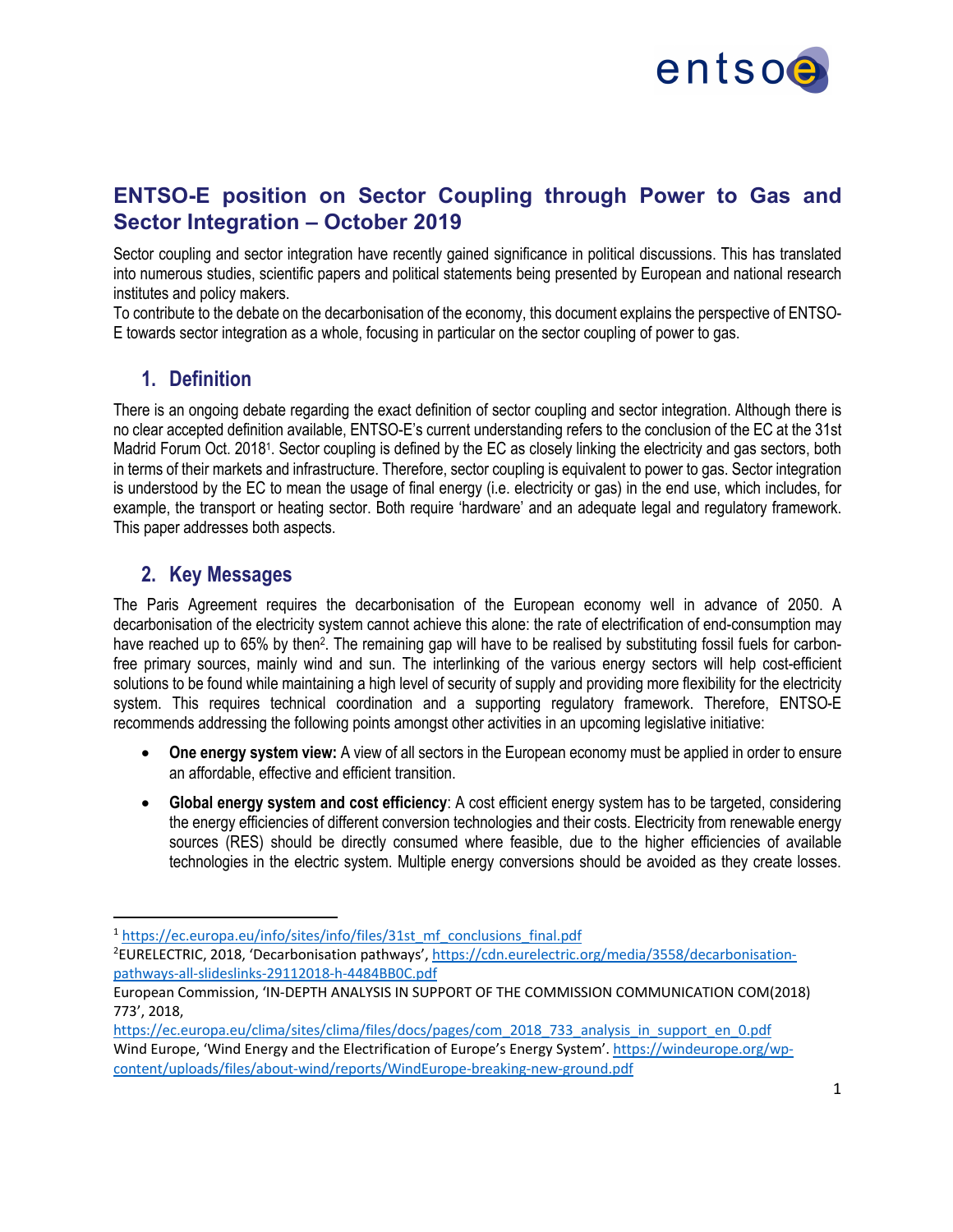

RES energy that cannot be integrated into the power system should be used in other energy sectors through sector coupling.

- **Operational patterns of power to gas technologies:** Power to gas technologies should help to decarbonise the economy and provide flexibility to the electric system. Thus, their operational patterns shall take operation of the electricity system into account to reach effective decarbonisation while ensuring security of the interconnected European transmission network. It must be ensured that the facilities are operated simultaneously when there is surplus zero CO2-emitting production in the electricity system.
- **Location of power to gas facilities:** The decarbonised economy will make the transmission and storage of energy even more important than it is today. It is therefore crucial to choose the most appropriate locations in terms of geography and voltage levels. In particular, such an approach would optimise the capacity of the existing grid structures.
- **Ownership of power to gas facilities:** Power to gas assets could be market driven private production facilities or, as infrastructure, a public good in the regulated environment owned by system operators. Especially in the start-up phase, the regulated environment can help to develop the sector coupling technologies.
- **Open access to power to gas infrastructure:** As is common practice today in electricity infrastructure, power to gas infrastructure in a regulated environment must be based on non-discriminatory open access of the capacity of the facilities to market actors.
- **Definition of 'green' products:** The certification of green products should consider emissions of CO2 along their entire production process, including externalities. Products derived from sector coupling should only be defined as green when the electricity used comes from a system without increasing its total CO2 emissions.
- **Technology diversity and neutrality:** For a successful transition, different technologies have to be applied to manage different challenges (e.g. energy transmission, short-term and long-term storage). This includes technologies such as power to H2, power to CH4, power to heat and power to liquids, as well as other technologies providing flexibility such as electro-mobility or batteries. These individual technologies are not directly interchangeable with each other due to the different kinds of flexibilities they provide. For example, hydrogen can be transported over a long distance, but heat cannot; batteries provide day/night shift whereas gas provides long-term storage. A neutral approach ensures that diverse solutions are considered and accordingly facilitates the transition.
- **Innovation and large-scale power to gas pilot plants:** In the next few decades, a substantial amount of installed capacities of power to gas facilities will be necessary. To initiate the upscaling process and to demonstrate their system supporting capabilities, large scale pilot projects should be built now.

In light of the central role of electrification and thus the electrical system, electricity TSOs have a central role when developing future integrated systems. The increasingly coupled energy system as a strong enabler of the decarbonisation efforts of other sectors requires coherent infrastructure planning on a national, regional and European scale. ENTSO-E and TSOs will, in their planning processes, take into account the new energy system components and technologies and the necessary interplay between the different operational levels, and will interact with all stakeholders.